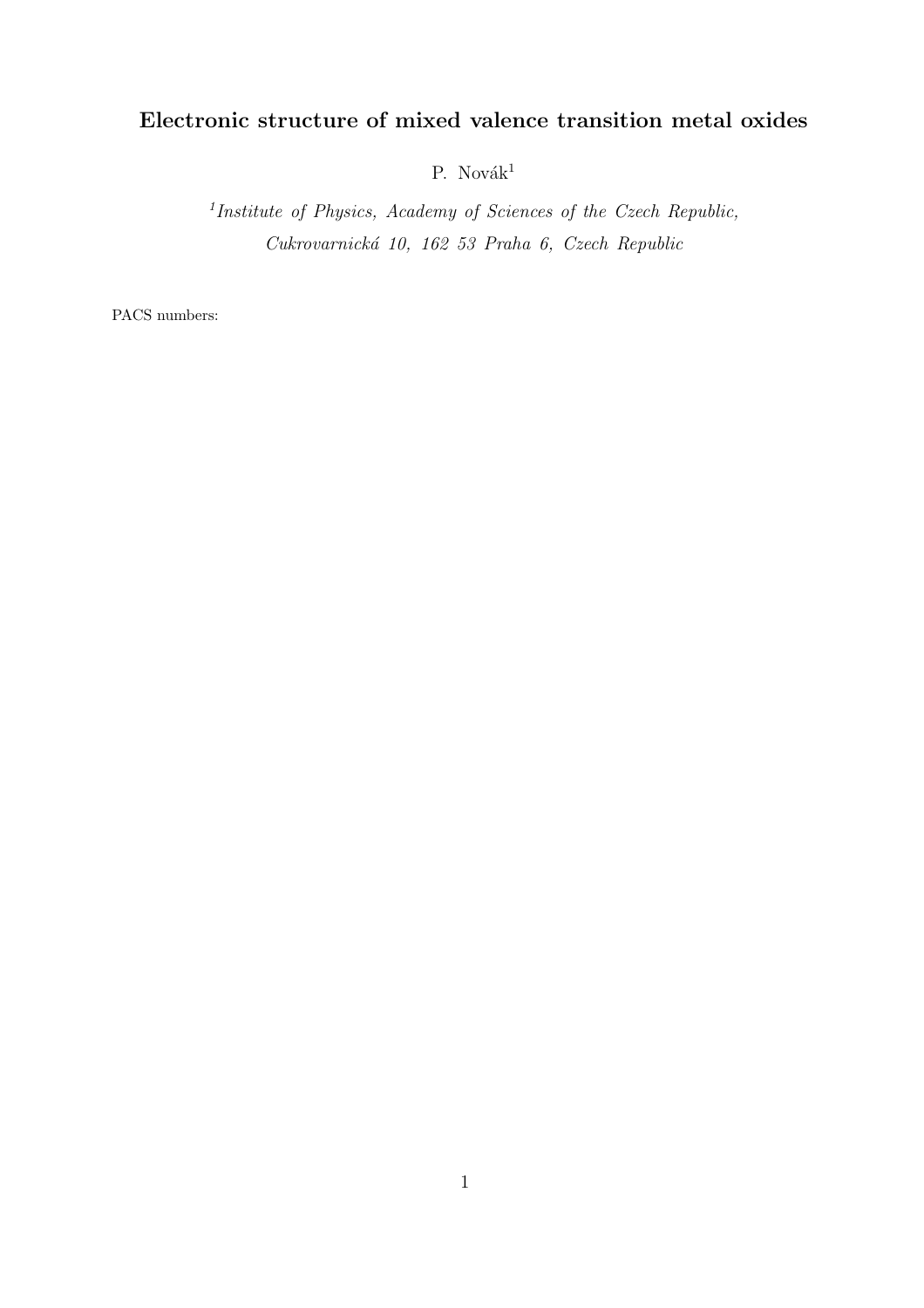## I. INTRODUCTION

The character of the charge carriers in oxides of transition metals belongs to the most formidable problems of the solid state physics. In these thesis the attention is focused on a particular, yet broad and important class of these compounds - mixed valence oxides of the 3d transition metals. Traditionally oxides were considered to be ionic compounds, in which the oxygen ions have fully occupied  $2p$  states, corresponding thus to the valence state  $O^{2-}$ . In many cases the valence of the cations was then unambiguously determined by the requirement of the charge neutrality, so in FeO the iron valence is  $2+$ , while it is  $3+$  in the hematite  $Fe<sub>2</sub>O<sub>3</sub>$ . The mixed valence occurs when such simple calculation results in a nonintegral number, an important example being magnetite  $Fe<sub>3</sub>O<sub>4</sub>$ . Frequently the mixed valence is induced by the substitution - in a 'parent' compound the valence of all kinds of ions is integral and it is dictated by the requirement of the charge neutrality and the stable valence state of cations. If, however, a substitution is introduced with a stable valence different from the one of a substituted ion, the result is an oxide with a mixed valence. Typical example is provided by the mixed valence manganite perovskites  $R_{1-x}M_xMnO_3$ where R is trivalent rare-earth ion  $(R=\text{La}, \text{Pr}, \text{Nd} \dots)$  and M is the divalent alkaline-earth (M=Ca, Sr, Ba). Simple calculation shows that the valence  $v_{Mn}$  of the manganese increases linearly with the content of M:  $v_{Mn} = 3 + x$  and, writing the valences explicitly, we get  $R_x^{3+}M_{1-x}^{2+}M_{1-x}^{3+}M_{x}^{4+}O_3^{2-}$ . For small x the electron holes that are predominantly localized on the cations thus appear in the system.

Soon after the discovery of the high temperature superconductors it was recognized that the situation is more complex, however. In these layered copper oxides the extra electron holes are localized not on the copper, but on the oxygen so e.g. the valence state of  $\text{La}_{2-x}\text{Sr}_{x}\text{CuO}_{4}$  may be written as  $\text{La}_{2-x}^{3+}\text{Sr}_{x}^{2+}\text{Cu}^{2+}\text{O}_{4-x}^{2-}\text{O}_{x}^{1-}$  rather than  $\text{La}_{2-x}^{3+} \text{Sr}_x^{2+} \text{Cu}_{1-x}^{3+} \text{Cu}_x^{3+} \text{O}_4^{2-}$ . Accordingly the parent compounds are classified as the 'Mott-Hubbard' insulators (the electron holes introduced by doping are localized on the cations) or 'charge-transfer' insulators (the electron holes introduced by doping are localized on the oxygen).

Apart from the clasification of the parent compound a number of difficult questions arises, perhaps the most basic one is whether the charge carriers are localized or itinerant. Other problems concern the long-range ordering of the charges introduced by the substitution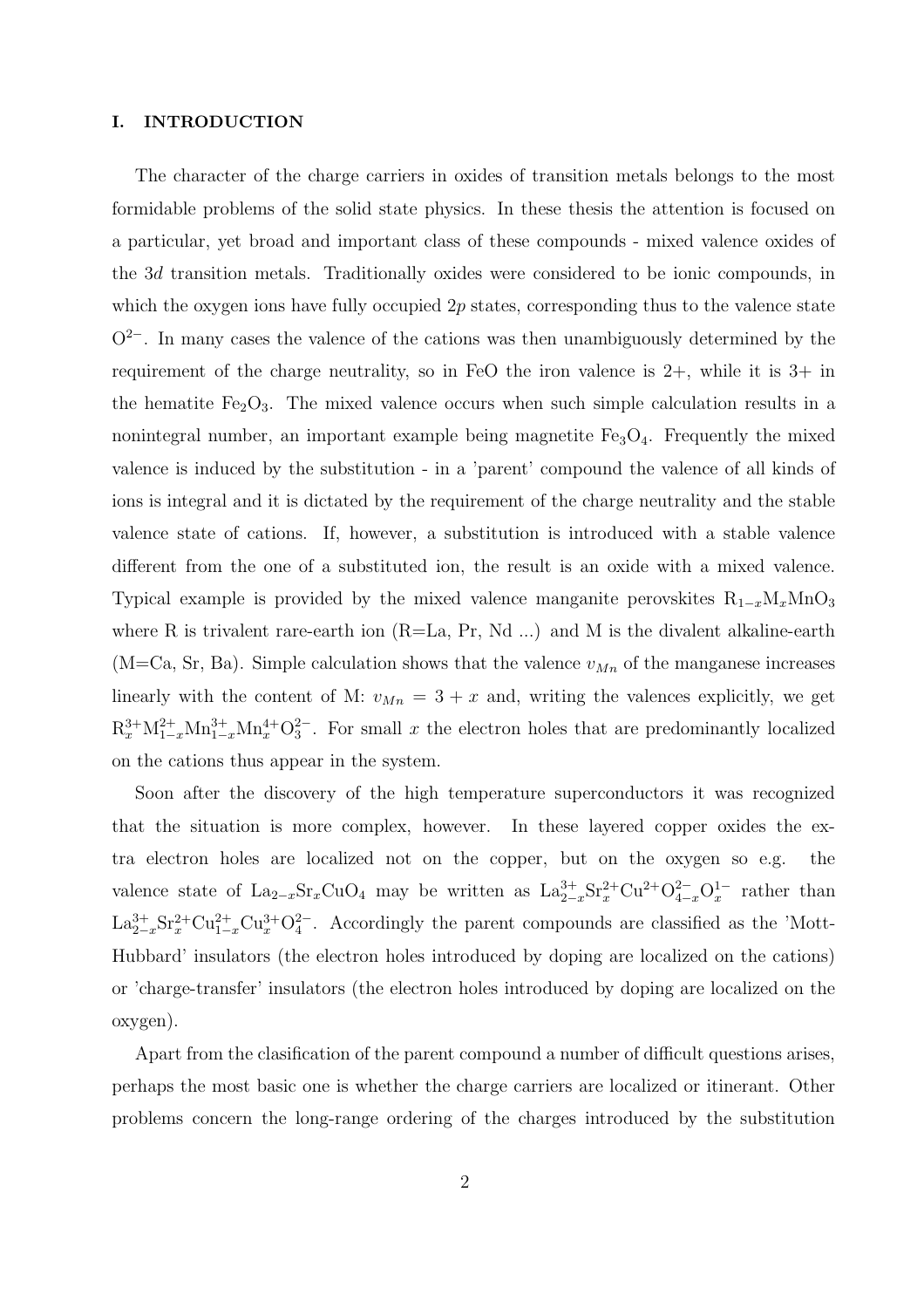(charge ordering), ordering of the orbital states (orbital ordering), the phase separation etc.

During my carrier as a solid state theorist I repeatedly tried to understand the physics of the mixed valence transition metal oxides. Number of results was obtained in a close cooperation with the experimentalists, at first using the electron paramagnetic resonance, then switching to the nuclear magnetic resonance in the magnetically ordered compounds. These results are described in the next part and they are arranged according to the crystal structure of the oxides studied. About twenty years ago I began to be interested in the ab − initio calculation of the electronic structure of magnetic systems. Because of the complexity of the mixed valence oxides ab-initio calculation of their electronic structure became feasible only recently and we discuss them in the part III.

# II. GARNETS

Garnets  $c_3a_2d_3O_{12}$  have a cubic crystal structure, the cations occupy three different sublattices: dodecahedral  $(c)$ , octahedral  $(a)$  and tetrahedral  $(d)$ . Tetrahedral sites are tetragonally distorted with the  $S_4$  axis parallel to one of the cubic edges, octahedral sites are distorted trigonally with the  $C_3$  axis parallel to one of the cube diagonals.

# A.  $NaCa<sub>2</sub>Mg<sub>2</sub>V<sub>3</sub>O<sub>12</sub>$

In this garnet the monovalent  $Na^{1+}$  and divalent  $Ca^{2+}$  ions are distributed randomly in the c sublattice,  $Mg^{2+}$  occupy the a sublattice and  $V^{5+}$  ions enter the sublattice d. All these ions have filled electron shells (electron configuration of  $V^{5+}$  is  $3d^0$ ) and consequently the system is nonmagnetic. However, the real compounds exhibit a small nonstoichiometry - either there exist oxygen vacancies or/and Ca:Na ratio is slightly larger than two. As a consequence small part of the vanadium ions is tetravalent.  $V^{4+}$  ion represents an extra electron that, at least in principle, can move over the tetrahedral sites. The electron paramagnetic resonance is a convenient tool to study the  $V^{4+}$  ion and we published a series of papers on this subject [1–3]. The spectrum taken at 77 K in an external magnetic field along the [001] direction exhibits two groups of lines: the first one ('parallel spectrum') corresponds to the  $V^{4+}$  ion on those d sites that have the local  $S_4$  axis along the magnetic field  $\vec{B}$ , while for the second one ('perpendicular' spectrum)  $S_4 \perp \vec{B}$ . Vanadium has a nuclear spin  $I = 7/2$  and as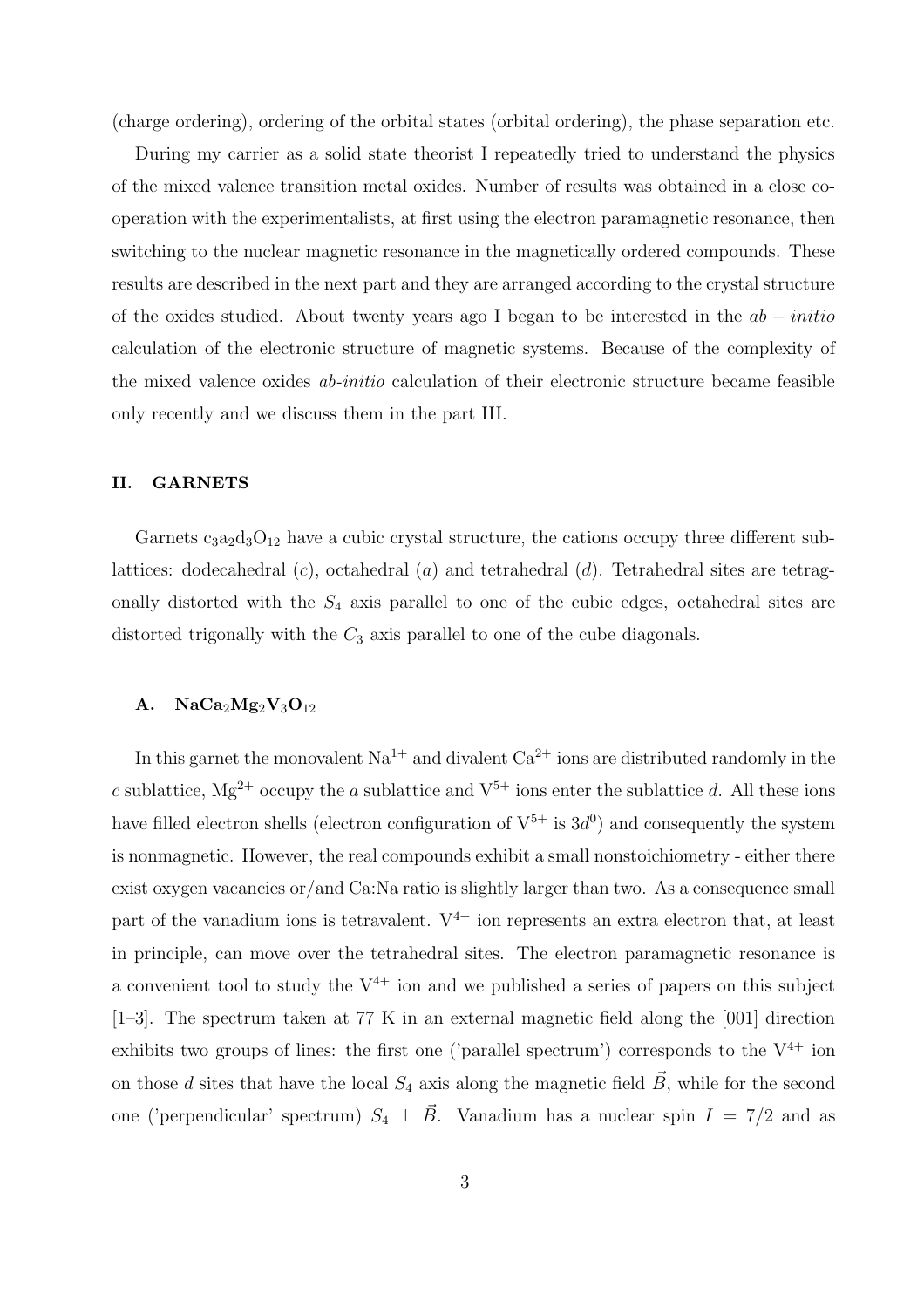a consequence each group consists of eight lines corresponding to the allowed transitions  $(m_s = -1/2, m_I) \rightarrow (m_s = +1/2, m_I); m_I = -7/2, -5/2... +7/2.$ 

The form of the spectrum is unusual - the intensity of lines depends strongly on  $m_I$ and for the perpendicular spectrum it even resembles a damped oscilator. Such form is very similar to the spectrum of the  $V^{4+}$  ion in the liquids, where it is associated with the tumbling motion [4]. It was thus tempting to associate the anomaly with the motion of an electron over the d sublattice - it would be the first direct experimental evidence for a 'small polaron' - a moving electron associated with the lattice distortion. A detailed investigation revealed, however, that the origin of the anomaly is more prosaic. The extra electrons ( $\equiv$  $V^{4+}$  ions) are immobile and the dependence of the amplitude of lines on  $m_I$  is well explained as a consequence of the fluctuation of the crystal potential. Evidently due to the random distribution of Na<sup>1+</sup> and Ca<sup>2+</sup> ions in the c sublattice each d site experiences a different potential. The electrons are likely to be trapped in deep potential wells formed by six  $Ca^{2+}$ nearest c neighbors. The fluctuation of the potential is then associated with a random distribution of Na<sup>1+</sup> and Ca<sup>2+</sup> on the second nearest and more distant c sites. We presented both the phenomenological description and a microscopic model in [2]. The explanation was then corroborated by measuring EPR of the  $V^{4+}$  impurities on the d sites of garnets with the sublattices occupied by a single type of ion only [3].

#### B. Yttrium iron garnet doped by silicon

Yttrium iron garnet  $Y_3Fe_5O_{12}$  (YIG) is a prototype of a ferrimagnetic garnet. In the stoichiometric compound the c sublattice is occupied by the  $Y^{3+}$  ions, while a and d sites are filled by the  $Fe^{3+}$  ions. Doping YIG by cations which are divalent (e.g.  $Ca^{2+}$ ,  $Pb^{2+}$ on the c sites) or tetravalent (e.g.  $Si^{4+}$ ,  $Ge^{4+}$  on the d sites) leads to a mixed valence compound. While it is still a matter of discussion whether the extra negative charge of the  $M^{2+}$  impurities is compensated by the increased valence of iron ( $Fe^{3+} \rightarrow Fe^{4+}$ ) or by creating the electron hole on oxygen ( $O^{2-} \rightarrow O^{1-}$ ), it is generally accepted that the tetravalent d site impurities are compensated by the extra electrons ( $Fe^{2+}$  ions) on the octahedral  $(a)$ sublattice. Based on the photo-induced magnetic effects it was concluded that the electrons are immobile at low temperatures, while they can hop between the a sites above  $\approx$ 120 K (see  $[5]$  for a survey).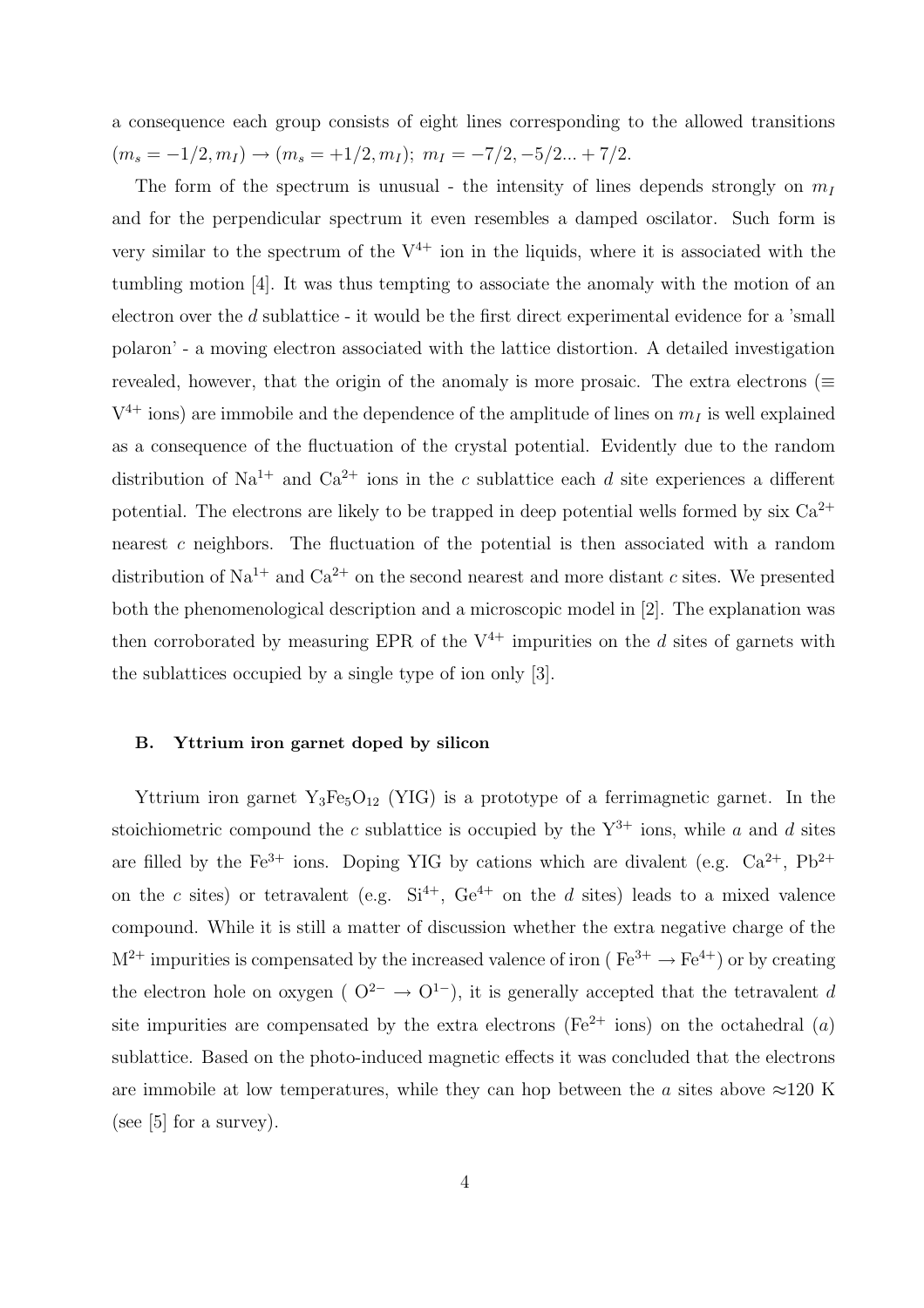Convenient and sensitive tool to study the defects and impurities in ferrites proved to be the nuclear magnetic resonance. As we demonstrated on numerous examples (see [6] for a review) the presence of an impurity leads to a modification of the hyperfine field on the nuclei of neighboring Fe ions. For the nearest neighbors, and often also for 2nd nearest and even more distant neighbors, the modification is large enough to give rise to a satellite lines in the NMR spectrum. From the structure and intensity of the satellites conclusion can be made concerning the concentration, location and other properties of the impurity. The sensitivity of the method is remarkable - it allows to study the defects having the concentration as low as 0.01% [6].

In a project 'Charge compensation and charge carriers in magnetic oxides' supported by the Grant Agency of the Czech Republic we proposed to study the charge carriers in YIG:Si by analysing the satellites in the NMR spectra associated with the  $Fe^{2+}$  impurities (i.e. observing the NMR on  $\text{Fe}^{3+}$  ions which are neighbors of the  $\text{Fe}^{2+}$  impurity - to observe NMR directly on the Fe<sup>2+</sup> impurity is difficult or even impossible due to the short relaxation time). We used the high quality single crystals in which the presence of  $Fe^{2+}$  ions was detected by the chemical analysis, by the decrease of the electrical resistivity (compared to stoichiometric YIG by several orders of magnitude) and also by the FMR and NMR [7] relaxation. Despite repeated and careful measurements and despite the fact that the concentration of the  $Fe^{2+}$ was much higher than the sensitivity of the method, no satellites which could be attributed to Fe<sup>2+</sup> impurities were found. I believe that this has a simple explanation - the absence of the satellites may be understood if the extra electron represents an 'extended' defect, having probability to be found on several, possibly many, a sites, even if it is immobile. This, however, contradicts the common viewpoint that the charge carriers in YIG:Si are small polarons. Because of its negative nature it is difficult to prove the above idea and thus we never published it. Nevertheless an analogous dichotomy between  $Fe^{2+}$  ion localized on a single site vs dispersed over several sites occurs in the magnetite, where using NMR we were able to confirm the later picture (see the next part). Also our very recent calculation of the electronic structure of the mixed valence (SrLa) hexaferrite points to possible delocalization of the extra electron (see section V F).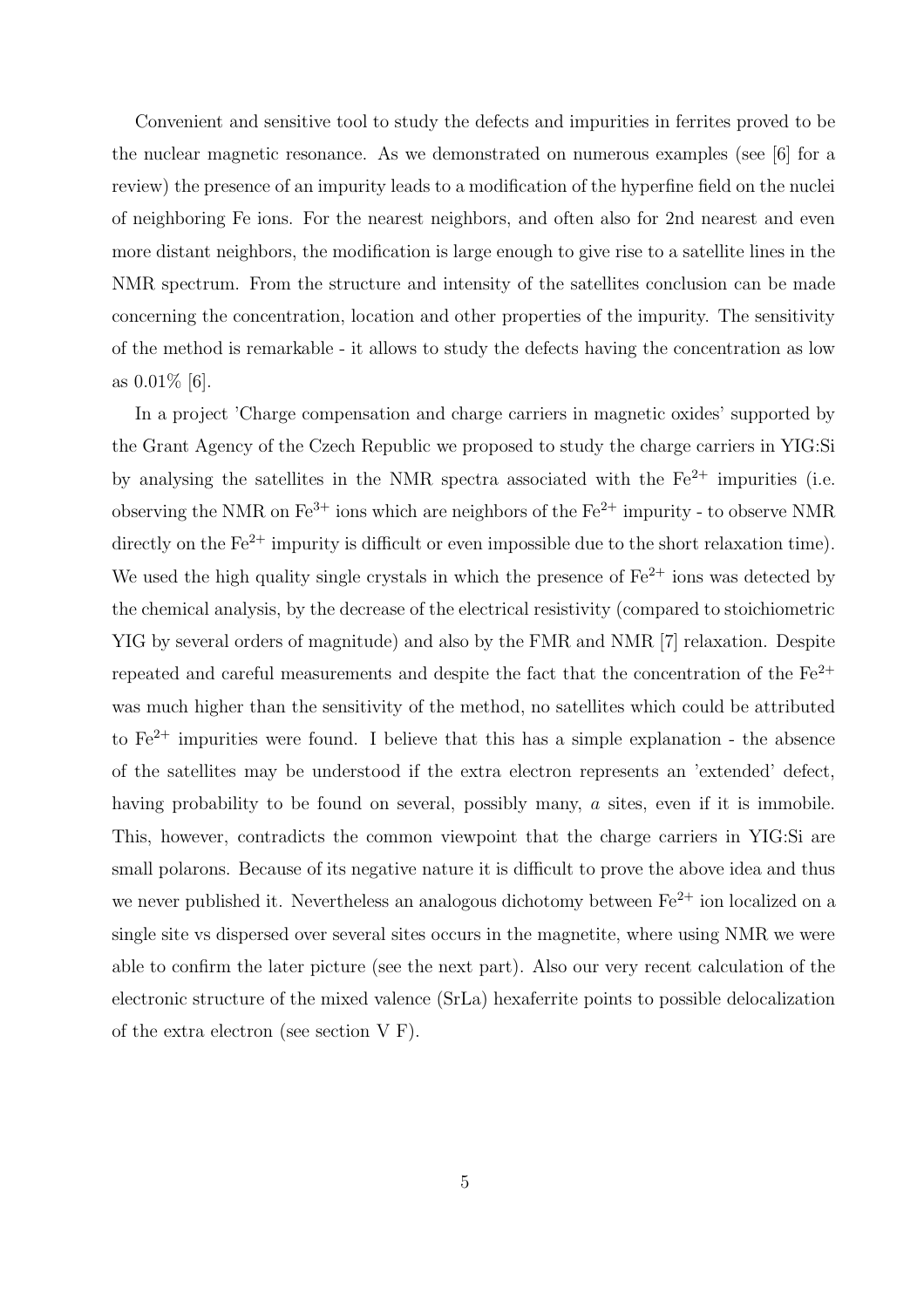#### III. MAGNETITE

Magnetite  $Fe<sub>3</sub>O<sub>4</sub>$  is the oldest known magnet, the physics of which was studied by perhaps all possible means. It has spinel crystal structure, in which the tetrahedral (A) sublattice is filled by the  $Fe^{3+}$  ions while the formal valence of iron on the B sublattice is 2.5;  $Fe^{3+}(A)[Fe^{3+}Fe^{2+}](B)O_4$  is thus a mixed valence compound. In distinction to the garnets discussed above, the mixed valence is not associated with the impurities and  $Fe<sub>3</sub>O<sub>4</sub>$  possesses the full translation symmetry. At  $T_V \approx 118{\text -}125 \text{ K}$  magnetite undergoes a Verwey transition which was interpreted as an ordering of the ferric and ferrous ions on the B sublattice. Below  $T_V$  the electrical conductivity drops by three orders of magnitude and the crystal symmetry is lowered from cubic to monoclinic.

We measured and analysed the temperature dependence of the <sup>57</sup>Fe NMR in the high quality single crystals of magnetite [8, 9]. Two important results were obtained - first we showed that the NMR spectra below  $T_V$  are compatible with the Cc symmetry. This symmetry was found by the X-ray, neutron and electron-diffraction experiments, but earlier NMR measurements by Mizoguchi [10] were seemingly in conflict with the Cc symmetry. Second, and more significant, the temperature dependence of the NMR frequencies and relaxation rates of the 16 magnetically inequivalent B-site irons is similar and these ions definitely can not be divided in two distinct groups, the first consisting of eight  $Fe^{3+}$ , the second of eight Fe<sup>2+</sup> ions. The most probable explanation is the charge density wave on the B sublattice with the charges on individual sites differing much less than a charge of an electron. This conclusion is supported by our analysis of the mean  $Fe(B)$ -oxygen distances [8], to which end we used the magnetite crystal structure as determined by neutrons [11].

Of interest are also the exchange interactions in the cubic phase of the magnetite inbetween the magnetic oxides it has one of the highest Curie temperatures and it has large potential for the application in the spin electronics. Undoubtely the dominating interaction is the superexchange which leads to an antiparallel ordering of the  $Fe(A)$  and  $Fe(B)$  magnetic moments. The  $Fe(A)$ - $Fe(A)$  interaction is also dominated by an antiferromagnetic exchange, while the leading  $Fe(B)$ -Fe(B) interaction is ferromagnetic double exchange. To treat double exchange and superexchange on the same footing is a difficult task, we described a possible approach that uses the mean field approximation in [12] and applied it to the magnetite.

Our recent ab − initio calculations of the electronic structure of magnetite are described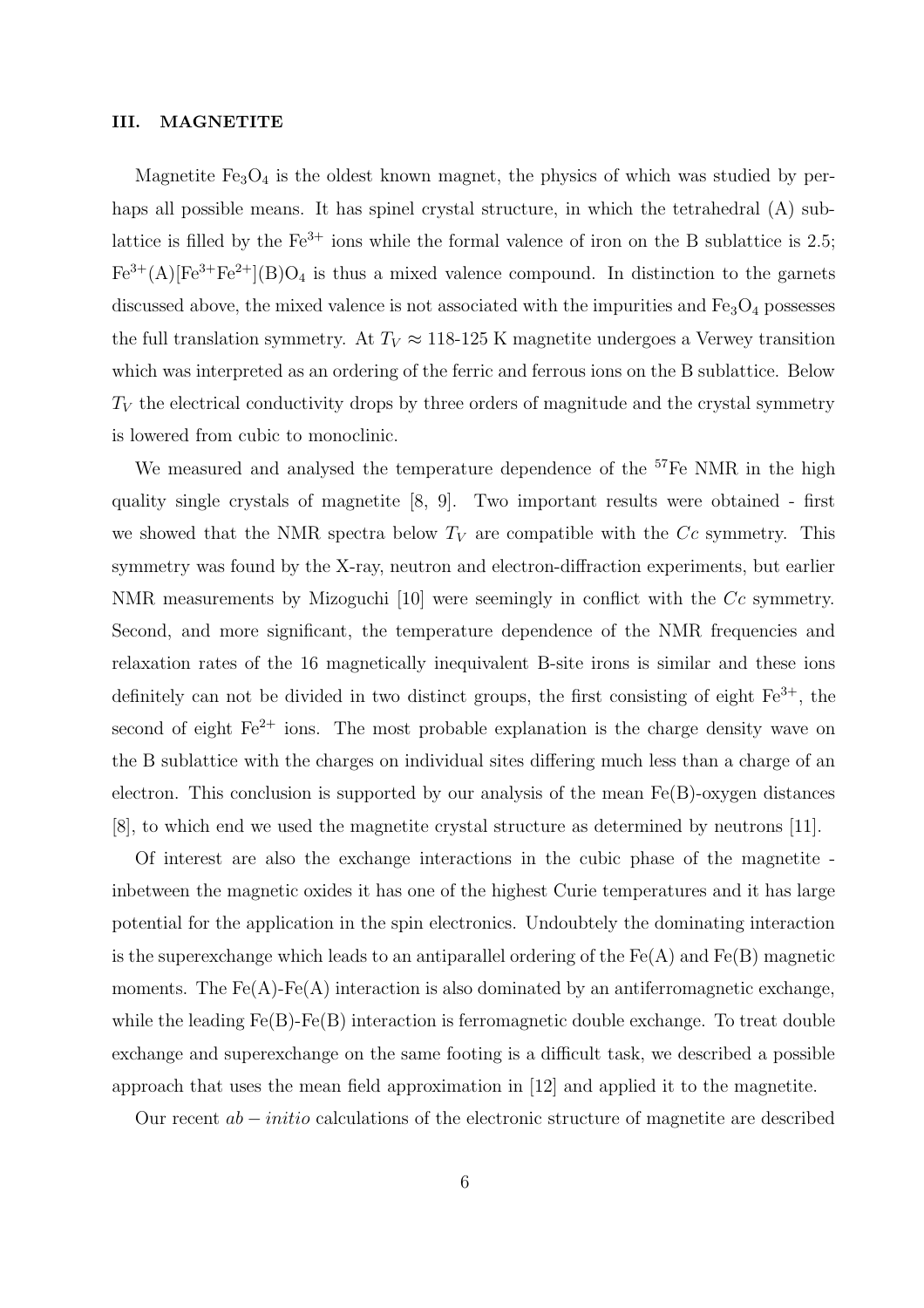in section five, subsection E.

# IV. MANGANITES

In this section the mixed valence oxides with the perovskite structure and the composition  $R_{1-x}M_xM_nO_3$  where R is the trivalent rare-earth ion (R=La, Pr, Nd ...) and M is the divalent alkaline-earth (M=Ca, Sr, Ba) or monovalent  $Na^{1+}$  are considered. During the last decade they were in the focus of attention because of the 'colossal' magnetoresistance these compounds exhibit in vicinity of the Curie temperature in samples with  $\approx 30\%$  content of  $Mn^{4+}$ . The phase diagrams of manganites is exceptionally rich - depending on temperature and  $Mn^{4+}$  content the compounds may be para- antiferro- or ferromagnetic, for some composition a spin glas state is also found. The conductivity proceeds via thermally activated hoping or it could be metallic-like. In addition for some compositions the charge and/or orbital order exists in the Mn sublattice. The crystal structure may accomodate relatively large local distortions, including the Jahn-Teller distortions around the  $Mn^{3+}$  ions.

The phase transition may be of the first or second order and often two or even more magnetic phases coexist. The origin of the colossal magnetoresistence is now well understood - ferromagnetic order of the manganese spins make the transfer of the charge easier and it results in a gain in the electron kinetic energy. The ordering is thus connected with a sudden drop of the resistence. The onset of the ordering is influenced by an external magnetic field and thus a large magnetoresistance appears. The number of problems in manganites still remains open - to the most important belongs the nature of the charge carriers in the metallic-like state (band conduction vs polaron hopping), the coexistence of different magnetic states, a connection between the composition and the Curie temperature, character of the phase transition etc. Nuclear magnetic resonance is a suitable tool to address these problems as it probes the manganese ions locally and a wealth of information may be obtained concerning the local magnetic fields and the nuclear spin dynamics. The hyperfine field  $B_{hf}$  on the nuclei of the Mn<sup>4+</sup> ion is smaller by  $\approx 10$  T than  $B_{hf}$  of the Mn<sup>3+</sup>. The hopping  $Mn^{4+} \rightleftarrows Mn^{3+}$  results in a 'motionally narrowed' line, providing that the hopping time is shorter compared to the characteristic time of the NMR experiment  $(\tau_{NMR} \approx 3.10^{-9} \text{s})$ .  $B_{hf}$  of the motionally narrowed line lies between  $B_{hf}$  Mn<sup>4+</sup> and  $B_{hf}$  Mn<sup>3+</sup> which fact allowed us to follow the delocalization of the electron hole as the temperature is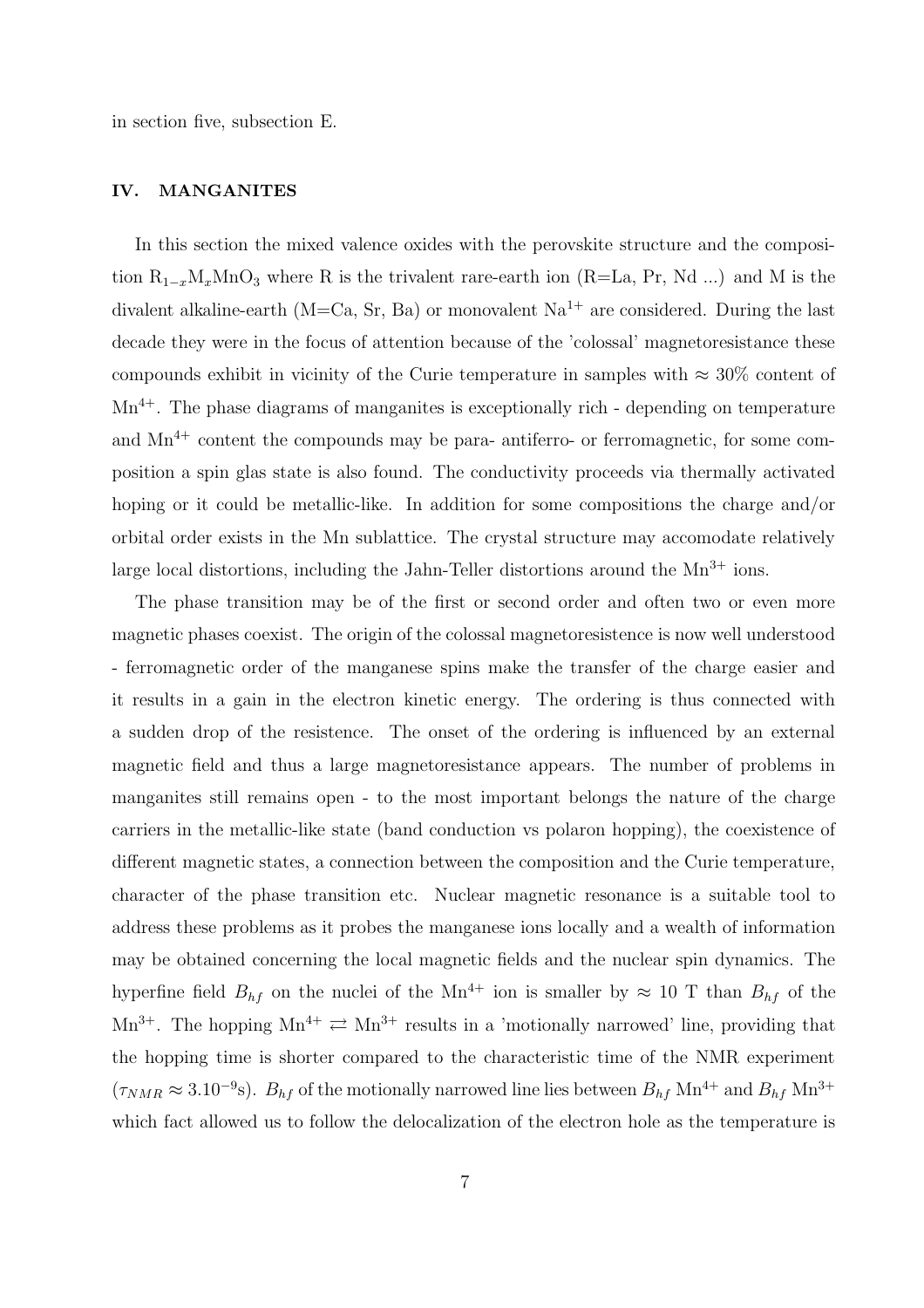raised by detecting the <sup>55</sup>Mn NMR in Pr<sub>1−x</sub>Ba<sub>x</sub>MnO<sub>3</sub> [13, 14].

We have found that in the metallic-like manganites the temperature dependence of the <sup>55</sup>Mn nuclear relaxation rate is exponential [15]. This rules out the possibility of a band-like, halfmetallic character of the charge carriers (in halfmetals at  $0 K$  all the charge carriers have the same direction of the spin) and we suggested that the charge carriers may be described as spin polarons. The combination of the NMR and dc magnetization measurements is particularly useful for the determination of the character of the magnetic phase transition. We thus showed that the transition is of second order in  $\text{La}_x\text{Na}_{1-x}\text{MnO}_3$  system (x = 0.1, 0.15, 0.2, corresponding  $T_C=266, 315, 325 \text{ K}$  [16]. On the other hand in  $\text{Pr}_{0.7}\text{Ba}_{0.3}\text{MnO}_3$  $(T_{C}$ =175 K) and Pr<sub>0.7</sub>Ca<sub>0.15</sub>Sr<sub>0.15</sub>MnO<sub>3</sub> (T<sub>C</sub>=180 K) [13] we found that the transition is of the first order and the volume of the ferromagnetic phase decreases continuously for  $T \to T_C$ . In [17] the different character of the phase transition in different manganites was explained on the basis of the mean field theory of double exchange taking into account spontaneous magnetostriction.

In a number of our papers the problem of the coexistence of different magnetic phases in manganites is addressed. Of particular interest is the coexistence of two different ferromagnetic phases that we showed is rather general feature of the ferromagnetic manganites [18, 19]. In an electron-doped system  $Ca_{1-x}Pr_xMnO_3$  [20] the antiferromagnetism and ferromagnetism coexist for  $x \leq 0.1$ . In a recent paper [22] the ferromagnetic, but insulating manganites were studied and the coexistence of insulating and metallic regions possessing different NMR spectra and nuclear-spin dynamics was found. Very interesting situation occurs in La<sub>1−x</sub>Sr<sub>x</sub>MnO<sub>3</sub> for a small concentration of Sr  $x = 0.16$ . System is ferromagnetic, exhibiting a metal-insulator transition at  $\approx 160$  K. NMR on  $^{55}\rm{Mn}$  nuclei revealed that at low temperatures the charge density wave exists [22]. A brief survey of our results on manganites obtained by NMR is given in [23].

# V. AB-INITIO CALCULATIONS

The explanation of virtually all the results described above was based on the 'effective hamiltonian' method. In this method the relevant degrees of freedom of the system are first identified. Next the effective hamiltonian  $H_{eff}$  is constructed as a function of corresponding operators. The number of terms in  $H_{eff}$  is limited by symmetry, but usually it is too large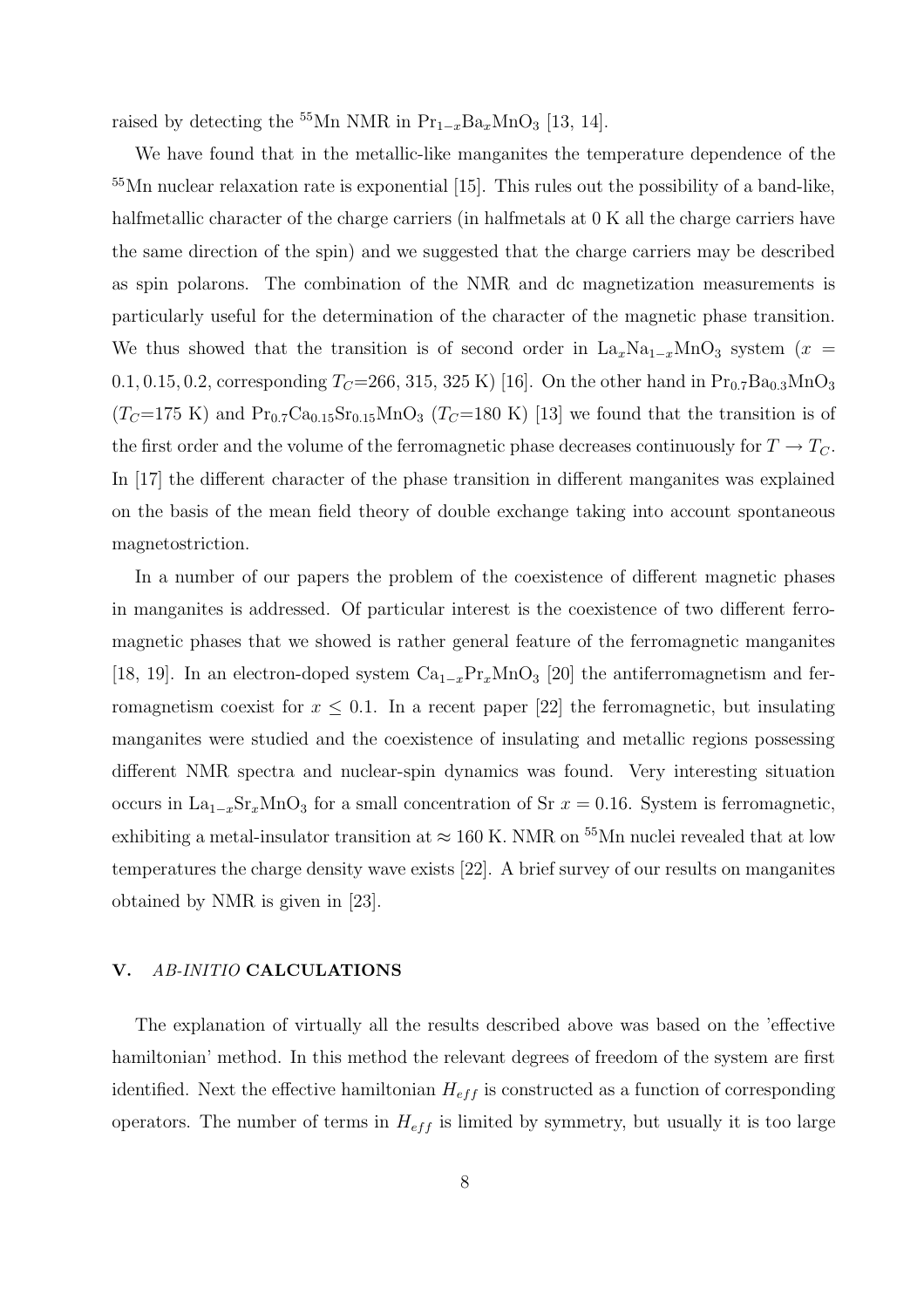and additional meaningful approximations are necessary. As a rule the parameters of  $H_{eff}$ were determined by fitting the calculated results to experiments. An example of  $H_{eff}$  is the spin hamiltonian, we used to explain the EPR results in the vanadium containing garnets [1–3]. The relevant operators are the electronic and nuclear spins of the  $V^{4+}$  ion and  $H_{eff}$ consists of the Zeeman and hyperfine interactions:

$$
H_{eff} = \mu_B \vec{S} \hat{g} \vec{B} + \vec{I} \hat{A} \vec{S},\tag{1}
$$

where  $\vec{B}$  is the external magnetic field,  $\vec{S}, \vec{I}$  are electronic and nuclear spins,  $\hat{g}, \hat{A}$  are the g-tensor and hyperfine coupling tensors that are determined by fitting the theory to EPR spectra.

In the magnetic systems the exchange interaction must be included in  $H_{eff}$ . Often it is necessary to incorporate also the orbital degree of freedom i.e. the crystal field and/or the anisotropy of the exchange. The effective hamiltonian approach certainly remains a valuable tool of theoretical solid state physics. It is based on an intuition, however, and, with increasing number of terms in  $H_{eff}$ , it is less and less manageable. It thus became apparent that this method should be suplemented or even replaced by a more fundamental approach. Such a possibility became realistic with an advance of the ab-initio calculation of the electronic structure of crystals. Ideally no free parameters are needed, the only information being the atomic number of the constituing atoms and the geometry of the crystal structure. Most of the calculations is based on the density functional theory (DFT) employing the local spin density approximation (LSDA) or generalized gradient approximation (GGA). One of the most robust implementation of the DFT-based electronic structure calculations is represented by the Full Potential Linearized Augmented Plane Wave (FPLAPW) method [24]. There exist several FPLAPW program packages, the one used probably most frequently (several hundreds of users all over the world) is WIEN that was developed on the Vienna Technical University in the group of K. Schwarz. The present release WIEN2k [25] uses a sophisticated dual basis and beside the electron structure calculation it allows also to determine a number of physical quantities (hyperfine field, electric field gradient, elastic constants, optical and phonon spectra etc.).

We were inbetween the first WIEN users and we collaborated actively on its development. When applied to the magnetic oxides and in general to systems with a strong electron correlation we encountered several difficulties that are briefly described below.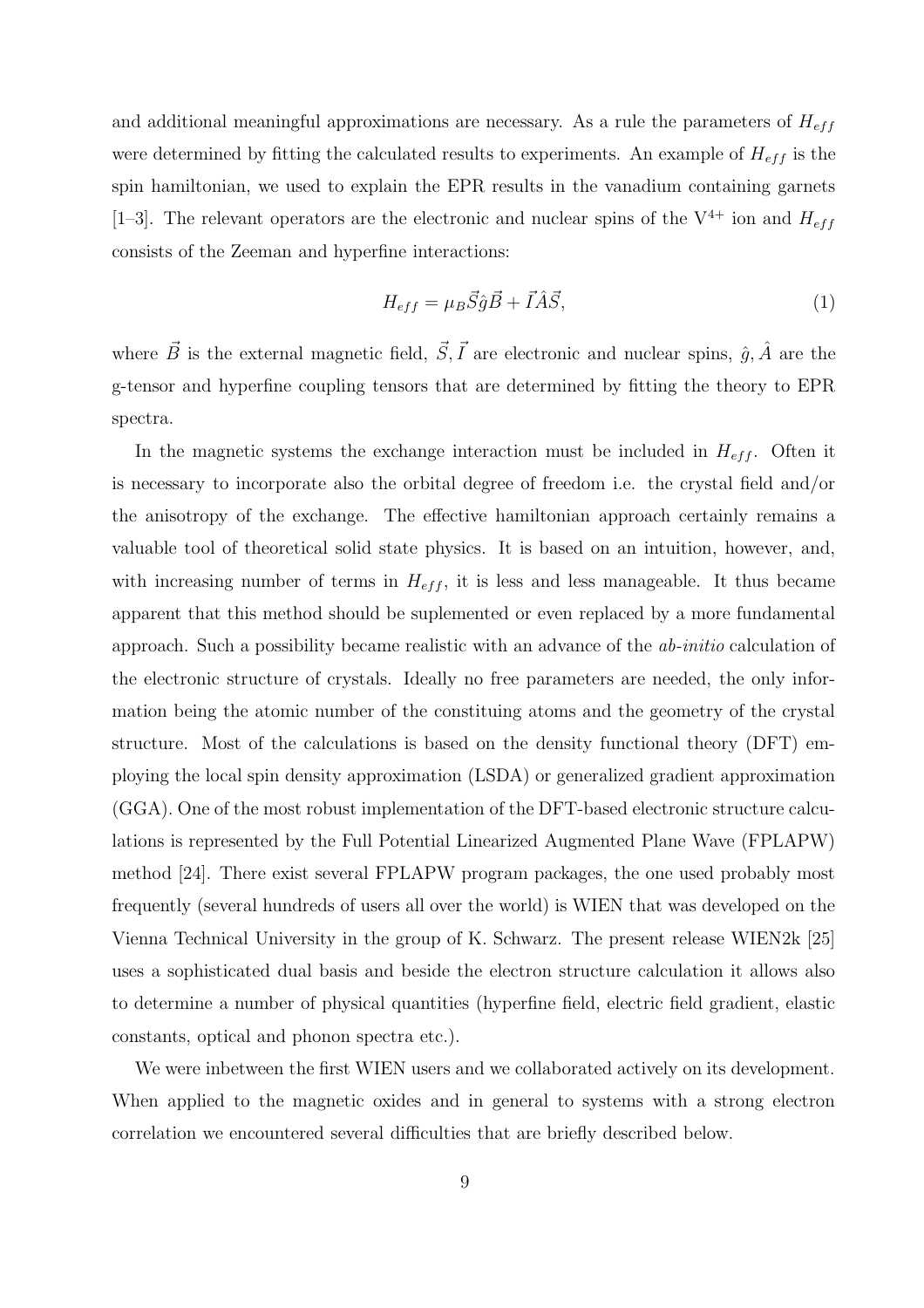### A. Electron correlation

LSDA and GGA proved to be immensely valuable for understanding of the magnetic properties of solids. Yet there are well documented shortcomings when they are applied to the systems with a strong electron correlation. The gap in the energy spectrum is underestimated and in many cases (particularly in magnetic oxides) the compounds are often predicted to be metallic in a clear contradiction to the experimentally found insulating state. Partial remedy of this unsatisfactory situation is represented by the so called LDA+U method. In this method one begins by selecting the states most influenced by the strong correlation (usually the 3d states of the iron group atoms or  $4f$  states of the rare-earth). Next the exchange-correlation energy corresponding to this subspace, that is already contained in the energy functional ('double counting' term), is subtracted. Finally a Hartree-Fock-like exchange correlation energy is added. The correlation is taking into account by screening the coulomb parameter  $U$  and exchange parameter  $J$  on which the added term depends. The value of the gap increases and in insulators where the metallic state was predicted the desired insulating state is obtained, but there is price to pay:

- The method is no longer truly ab-initio as it depends on the parameters  $U$  and  $J$ . These might either be calculated using the restricted DFT or they may be taken from an experiment. Rather than relying on their particular values, reasonable upper and lower limits should be considered.
- The method is ambiguous as several variants of the LDA+U method that differ in form of the 'double counting' term exist.
- Often there are several solutions of the selfconsistent procedure and it is not straightforward to decide which of them is the true one.

Despite these reservation the LDA+U method proved to be a useful tool when studying the magnetic oxides, but a care is neede when applying it. We implemented in the WIEN package the rotationally invariant form of the LDA+U method [26] with an option to choose between several different versions.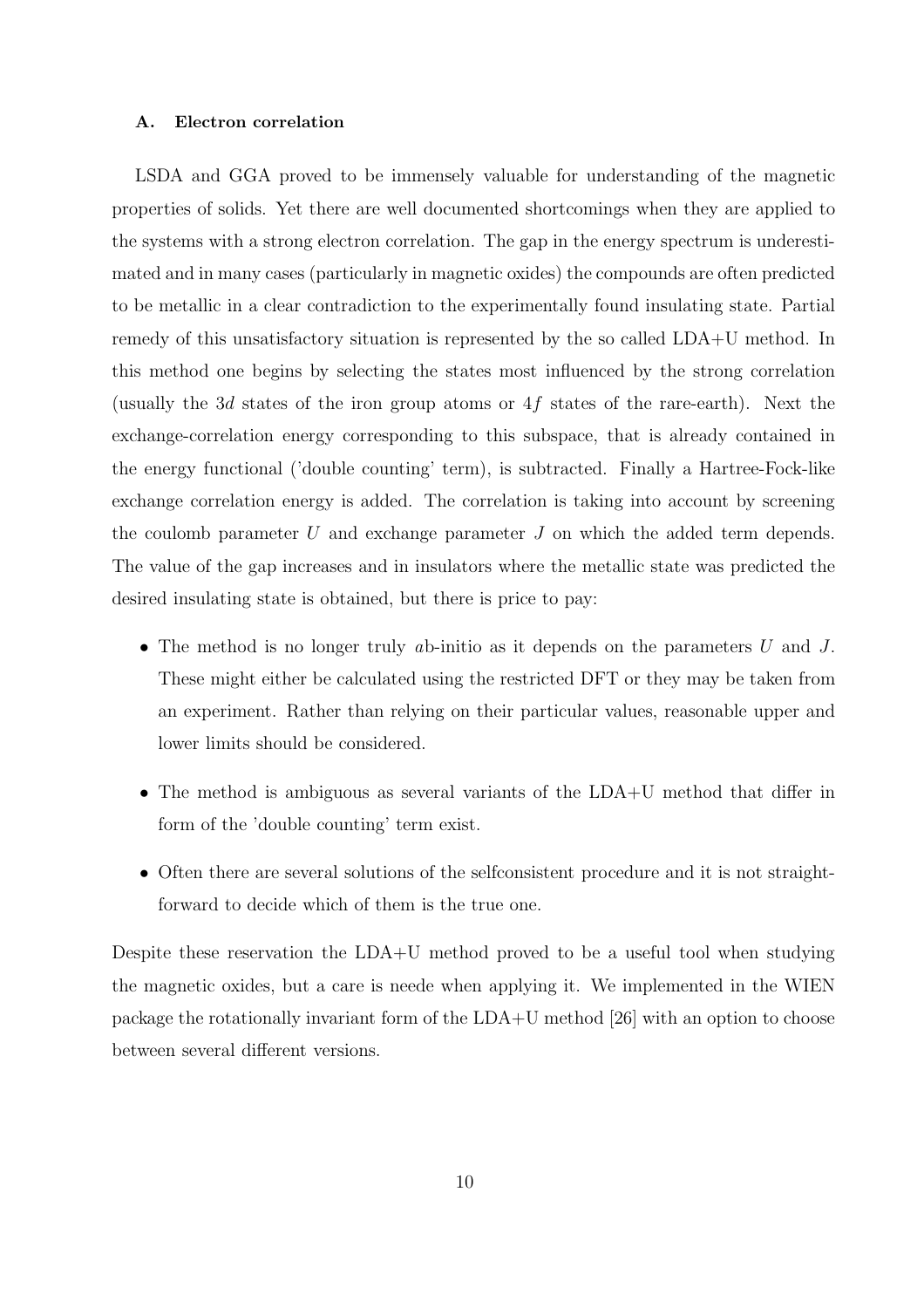#### B. Disordered systems, impurities

The mixed valence in the magnetic oxides is often connected with the presence of two kinds of ions in the same sublattice (e.g.  $Na^+$ ,  $Ca^{2+}$  in the dodecahedral sublattice of the  $NaCa<sub>2</sub>V<sub>3</sub>O<sub>12</sub>$  garnet). The distribution of these ions is presumably random and thus the system does not possess the translational symmetry. To model this situation three different approaches may be used:

- The coherent potential approximation (CPA). This method is not implemented in the WIEN code, note, however that CPA is implmented in the Full Potential Localized Orbitals package that became available recently [27].
- Supercells. The unit cell of the crystal is enlarged so that the sites of sublattice in question may be occupied by the two kinds of ions. To model the disorder large enough supercells are needed.
- Virtual atoms [28]. In the FPLAPW method the electron states are divided in two groups: core states that are completely contained within the nonoverlaping atomic spheres and valence states that participate in the chemical bonding. Consider typical mixed valence oxide  $(\text{La}_{1-x}^{3+} \text{Ca}_x^{2+}) \text{MnO}_3$ , where we emphasized that the valence of both lanthanum and calcium is stable. For  $x=0$  all manganese ions are trivalent and number of the valence electrons per formula unit is integer. Introducing the calcium removes  $x$ valence electron per formula unit. In the virtual atom approach the number of atoms in the unit cell and the symmetry are kept unchanged. To compensate for the positive charge of the  $x$  electron holes (i.e. to keep the system neutral) La is treated as the 'virtual atom' with a fractional atomic number 57-x. Note that this method is only useful when we are not concerned with the La or Ca states. An alternative to the virtual atom approach is to add a homogeneous negative charge. In both methods any effect of the disorder is suppressed.

# C. Complexity of system

The FPLAPW is a reliable and robust method that is, however, demanding on computer time and memory. At early ninetieth, when the first WIEN package was released the limit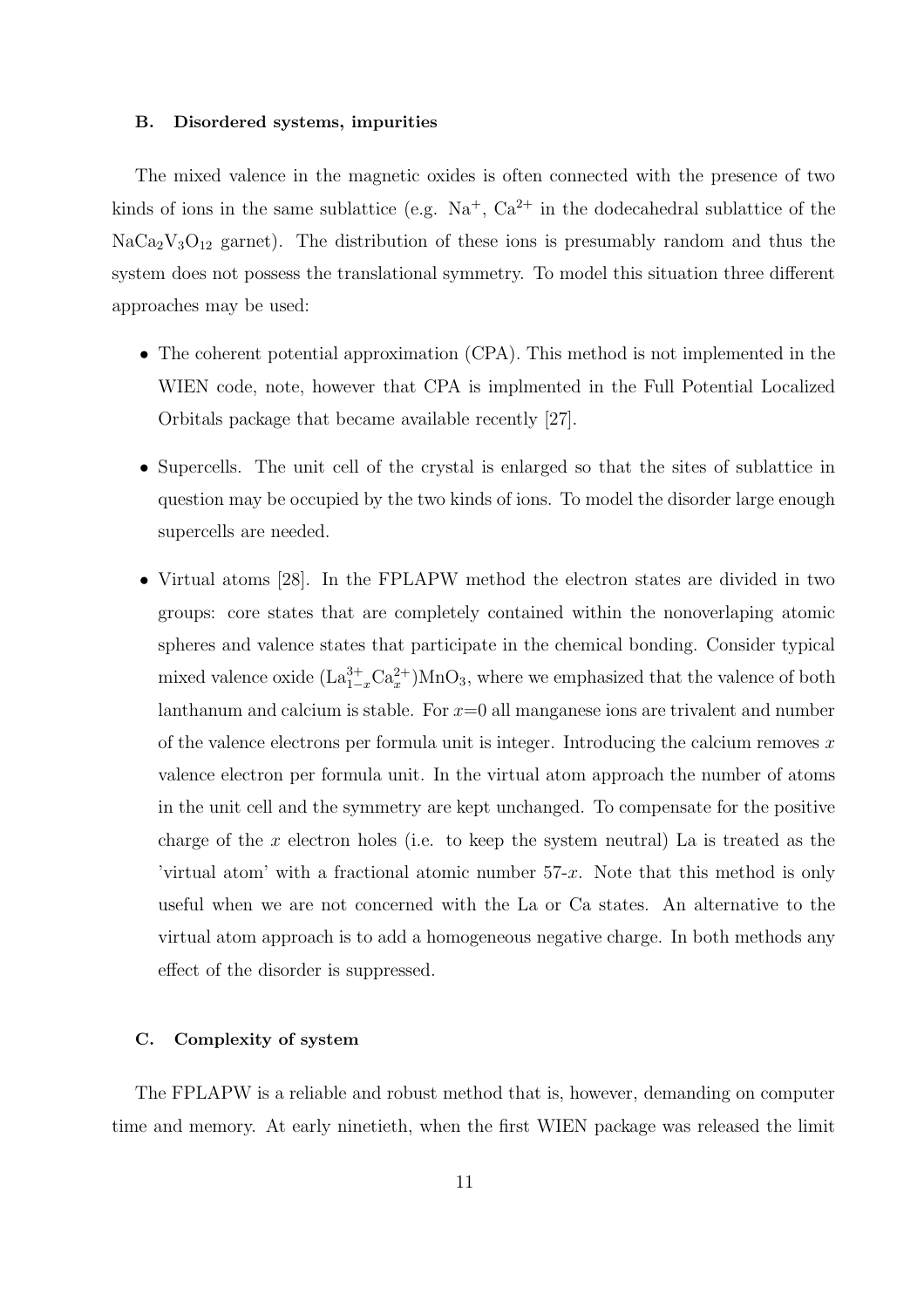for a number  $N_A$  of the atoms in unit cell was between ten and twenty. With continuous improvement of the code and, especially thanks to the increased computer power, this limit increased by an order of magnitude so that at present  $N_A \sim 100$ -200. Maximum  $N_A$  depends on the kind of atoms, transition metal compounds required larger memory and computer time. Also crystal symmetry is important - especially lack of the inversion center makes the calculation demanding as the complex instead of real eigenvalue problem must be solved. The mixed valence magnetic oxides are complicated compounds and until recently calculation of their electronic structure was beyond the reach of WIEN. As documented on several examples below this is no longer true.

# D.  $(Y_{2-x}M_x)$ BaNiO<sub>5</sub> (M=Ca, Sr)

This was the first mixed valence transition metal oxide which we considered [29]. The implementation of LDA+U method in the WIEN code was described, although a number of improvements and modifications was introduced since. For nonzero  $x$  the virtual atom method was used, but its validity was tested for  $x=0.5$  by comparing the results with the supercell calculation. The dependence of the electronic structure on the parameter  $U$  was studied in detail by varying  $U$  from zero to  $8 \text{ eV}$  (accepted value for the nickel monoxide). The calculated oxygen  $K$  edge X-ray absorption spectra were found to be in a good agreement with the experiment.

#### E. Magnetite

The calculation of the electronic structure of magnetite in the cubic symmetry (temperature above the Verwey transition) is relatively simple as the unit cell comprises easily manaegable fourteen atoms. We calculated the magnetic moments and magneto-optical Kerr spectra using the LDA+U method [31]. In a recent paper [32] a self-interaction corrected method of Lundin and Eriksson [30] was applied to calculate the contribution of the core electrons of iron ions to the contact hyperfine field.

The calculations for the low symmetry  $Cc$  symmetry  $(T < T_V)$  are still outside the reach of the WIEN package. However, recent X-ray synchrotron diffraction study [34] showed that the crystal structure can be refined using the monoclinic cell with an additional orthorhombic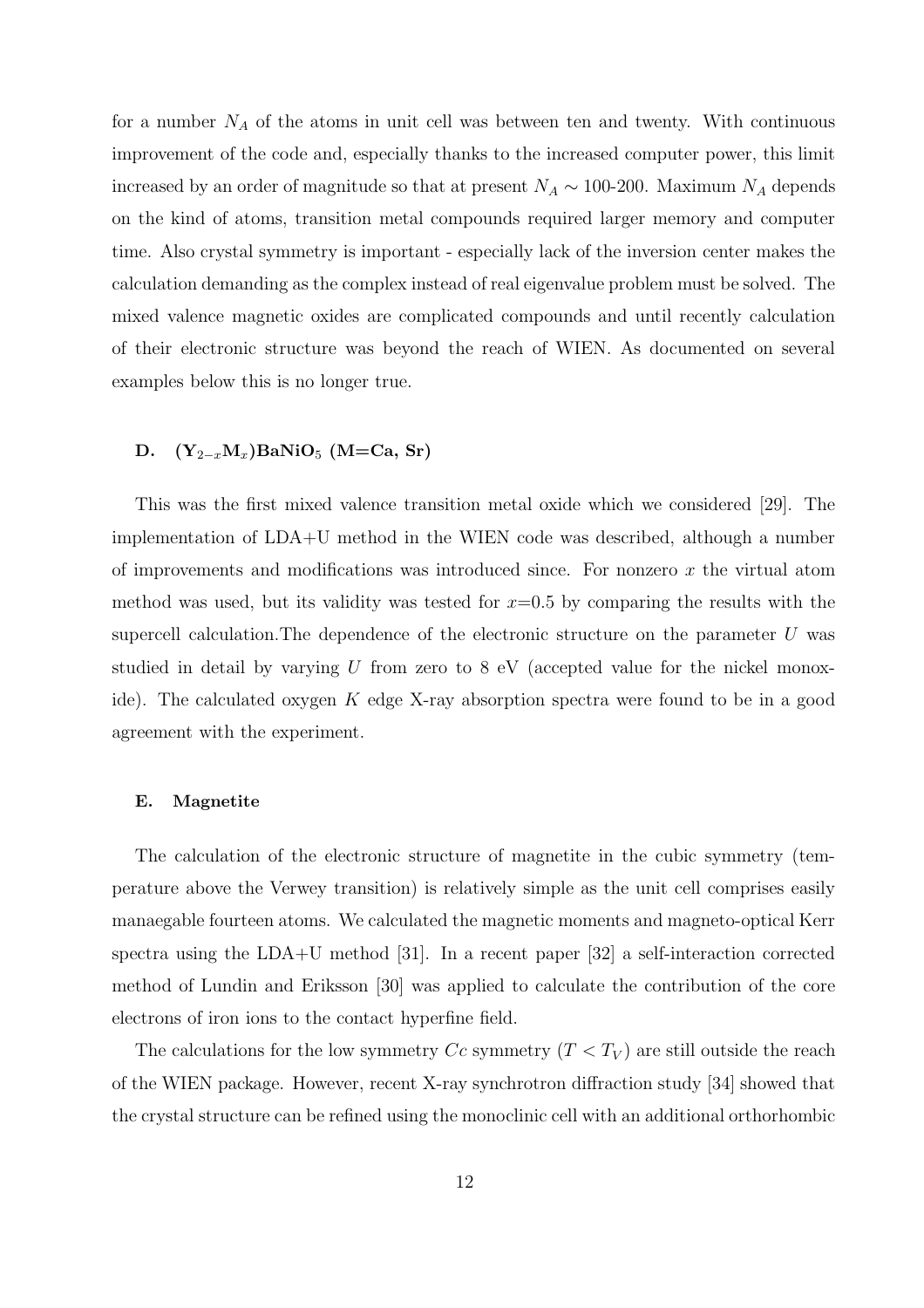$Pmca$  pseudosymmetry constraint. The simplified unit cell comprises eight  $\rm Fe_3O_4$  molecules and we used it to study the possibility of charge ordering [33]. For the first time the coulomb parameter  $U$  was calculated within the FPLAPW method. Using the calculated  $U$ we obtained a charge ordering along the c-axis in the monoclinic structure of  $Fe<sub>3</sub>O<sub>4</sub>$  that is in very good agreement with the experiment [34].

#### F. SrLa hexaferrite

M-type hexaferrites  $MFe_{12}O_{19}$  (M=Sr, Ba, Pb) are suitable and inexpensive materials for the hard magnets. At the same time these systems represent a unique possibility to study iron in the same compound but in different ligand polyhedra, as Fe enters five different sublattices - three with octahedral, one with tetrahedral and one with bipyramidal coordination. Substitution of  $M^{2+}$  ion by a trivalent rare earth leads to a mixed valence compound. A natural question arises whether an extra electron that occurs because of the substitution exhibits a preference for some of the five Fe sublattice. This question is difficult to answer experimentally though, to explain the anisotropy in (SrLa) hexaferrite, it was assumed that the electron is localized on the 2a sites - one of the octahedral sublattices [35]. This hypothesis contradicts, however, recent NMR results on this system [36]. We performed a calculation of the electronic structure of this system using the GGA+U method [37] and the 'virtual atom' approach. The results support the NMR results - the extra electron is smeared over the interstitial region and the iron sublattices, the exception being the tetrahedral iron sites that remain intact by the substitution.

# VI. CONCLUSIONS AND OUTLOOK

I believe that the results described above show convincingly how diverse and exciting is the physics of the mixed valence transition metal oxides. In particular we showed that the charge carriers

- are localized in  $NaCa<sub>2</sub>Mg<sub>2</sub>V<sub>3</sub>O12$  garnet,
- behave like spin-polarons in metallic-like manganites,
- are likely to represent 'extended defects' in yttrium iron garnet and (SrLa) hexaferrites.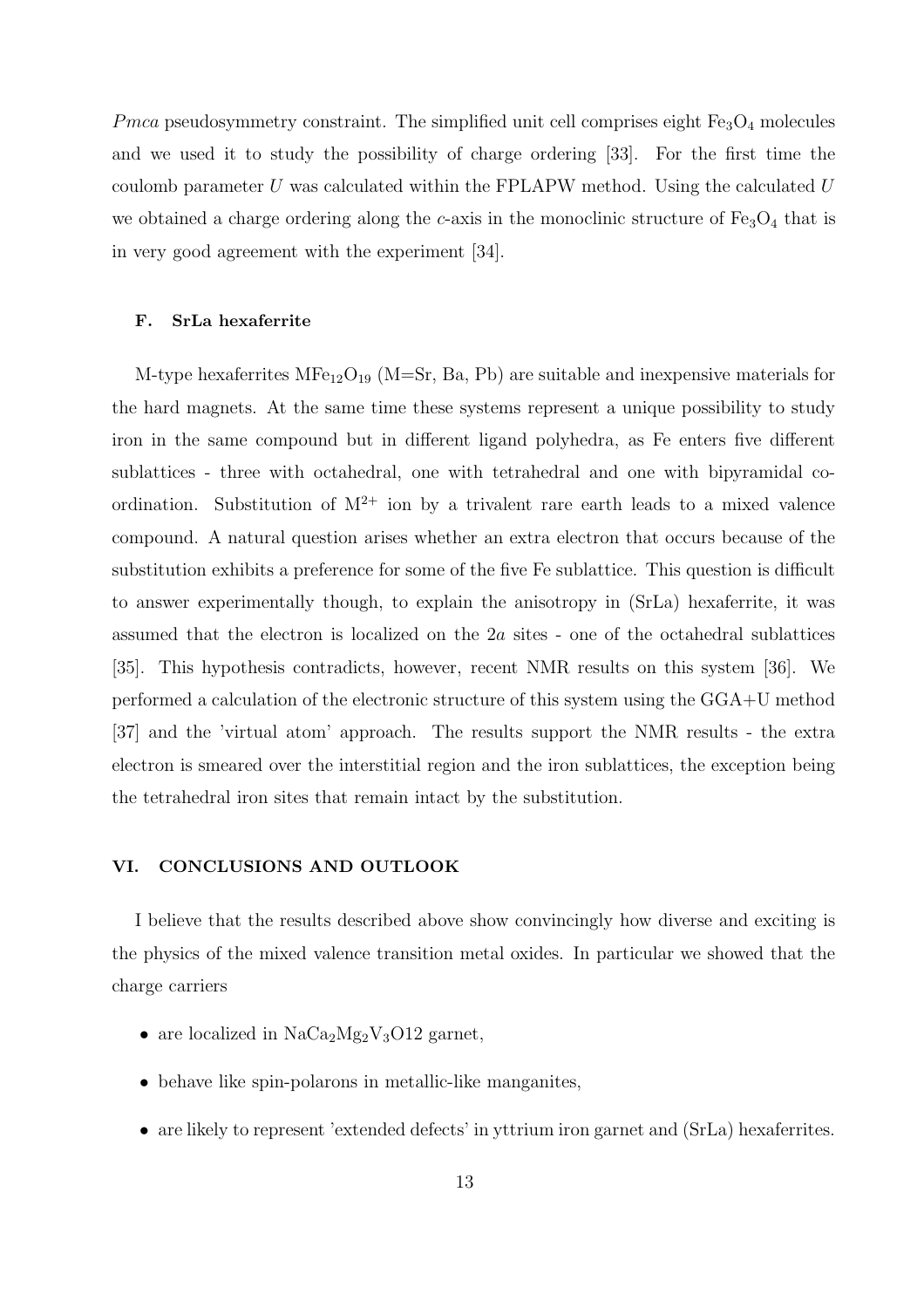Both the NMR in  $Fe<sub>3</sub>O<sub>4</sub>$  and the  $ab–initio$  calculations points to the fact that the difference of charge between 'bivalent' and 'trivalent' iron (or tri- and tetravalent Mn in manganites) is much smaller than its nominal value.

Because of their great practical application capacity and also because of the chalenge they represent for the solid state physics, these systems undoubtely will remain in the focus of interest also in the future. While the number of papers on manganites and cuprates seems to level out, there is an increased interest in cobaltites where another degree of freedom comes in play - the 'low', 'intermediate' and 'high' spin state of cobalt ions. Another interesting system represent ruthenates with a formidable interplay of superconductivity and magnetism.

The *ab – initio* calculations are likely to play ever increasing role in understanding, modelling and predicting the properties of the compounds in question. New, better methods for the strongly correlated systems are being developed (e.g. the dynamical mean field theory), though the possibilities of 'generalized density functional theory' based methods (among them the LDA+U method) are still far from being exhausted. Evidently an important factor will also be rapidly increasing computer power.

- [1] V. Havlíček, P. Novák, and M. Vichr, phys. stat. sol. (b)  $44, K21$  (1971).
- [2] V. Havlíček, P. Novák, Czech. J. Phys. B 44, 188 (1974).
- [3] V. Havlíček, P. Novák, and B.V. Mill, phys. stat. sol. (b) 64, K19 (1974).
- [4] R. Wilson, D. Kivelson, J. Chem. Phys. 44, 154 (1966).
- [5] G. Winkler, Magnetic Garnets,Vieweg and Sohn, Braunschweig/Wiesbaden, 1981, page 268.
- [6] J. Englich, P. Novák, and H. Lütgemeier, Int. J. Mod. Phys. B 12, 609 (1998).
- [7] K. Wagner, H. Lütgemeier, W. Zinn, R. Gerhardt, H. Dötsch, M. Kučera, K. Nitsch, and J. Englich, P. Novák, J. Mag. Mag. Mater.,161, 57 (1996).
- [8] P. Novák, H. Štěpánková, J. Englich, J. Kohout, and V.A.M. Brabers, Phys. Rev. B 61, 1256  $(2000).$
- [9] P. Novák, H. Stěpánková, J. Englich, J. Kohout, and V.A.M. Brabers, Ferrites: Proc. ICF 8, Kyoto and Tokyo, Japan 2000, p. 131.
- [10] M. Mizoguchi, J. Phys. Soc. Jpn. 44, 1501 (1978), J. Phys. Soc. Jpn. 44, 1512 (1978).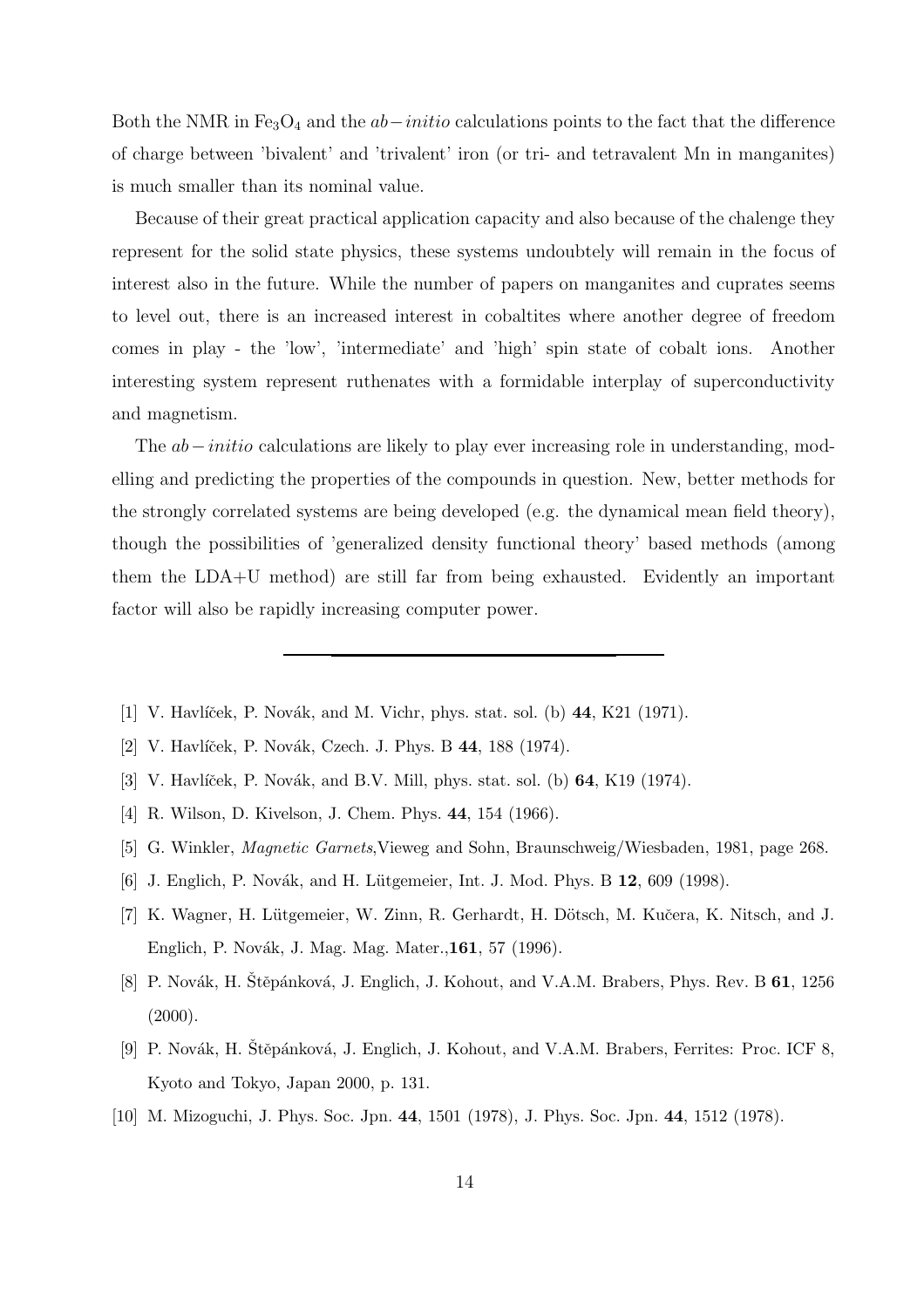- [11] M. Iizumi, T.F. Koetzle, G. Shirane, S. Chikazumi, M. Matsui, and S. Todo, Acta Crystallogr. Sec. B 38, 2121 (1982).
- [12] J. Loos and P. Novák, Phys. Rev. B  $66$ , 132403 (2002).
- [13] M. M. Savosta, P. Novák, J. Hejtmánek, Z. Jirák, and M. Maryško, Phys. Rev. Lett. 79, 4278 (1997).
- [14] M. M. Savosta and P. Novák, J. Magn. Magn. Mater. 196-197, 518 (1999).
- [15] M. M. Savosta, V. A. Borodin, and P. Novák, Phys. Rev. B, 59, 8778 (1999).
- [16] M. M. Savosta, V. A. Borodin, P. Novák, J. Hejtmánek, Z. Jirák, and M. Maryško, Phys. Rev. B 57, 13 379 (1998).
- [17] P. Novák, M. Maryško, M. M. Savosta, and A. N. Ulyanov, Phys. Rev. B 60, 6655 (1999).
- [18] M. M. Savosta, and P. Novák, Phys. Rev. Lett., 87, 137204 (2001).
- [19] M. M. Savosta, and P. Novák, J. Mag. Mag. Matter 242-245,672 (2002).
- [20] M. M. Savosta, P. Novák, M. Maryško, Z. Jirák, J. Hejtmánek, J. Englich, J. Kohout, C. Martin, and B. Raveau, Phys. Rev. B 62, 9532 (2000).
- [21] M.M. Savosta, V.I. Kamenev, V.A. Borodin, P. Novák, M. Maryško, J. Hejtmánek, K. Dörr, and M. Sahana, Phys. Rev. B 67, 094403 (2003).
- [22] M. M. Savosta, P. Novák, and Z. Jirák, Phys. Rev. B  $67$ , 100411(R) (2003).
- [23] P. Novák, Acta Physica Polonica A 105, 57 (2004).
- [24] D. Singh, Plane waves, pseudopotentials and the LAPW method, Kluwer Academic (1994).
- [25] P. Blaha, K. Schwarz, G. K. H. Madsen, D. Kvasnicka, J. Luitz, WIEN2k, An Augmented  $Plane Wave + Local Orbitals Program for Calculating Crystal Properties, K.-H. Schwarz,$ Technische Universtät, Wien Austria, 2001. ISBN 3-9501031-1-2.
- [26] A. I. Liechtenstein, V. I. Anisimov, J. Zaanen, Phys. Rev. B 52, 5467 (1995).
- [27] Full Potential Localized Orbital package was developed in the group of H. Eschrig of Institute of Solid State and Materials Research, Dresden, Germany. For information visit the web page www.fplo.de.
- [28] W.E. Pickett and D.J. Singh, Phys. Rev. B 55, 8642 (1997).
- [29] P. Novák, F. Boucher, P. Gressier, P. Blaha, and K. Schwarz, Phys. Rev. B 63, 235114 (2001).
- [30] U. Lundin and O. Eriksson, Int. J. Quantum Chem. 81, 247 (2001).
- [31] P. Novák, J. Kuneš, and P.M. Oppeneer, Physica B **312-313**, 785 (2002).
- [32] P. Novák, J. Kuneš, W.E. Pickett, Wei Ku, and F.R. Wagner, Phys. Rev. B 67, 140403 (2003).